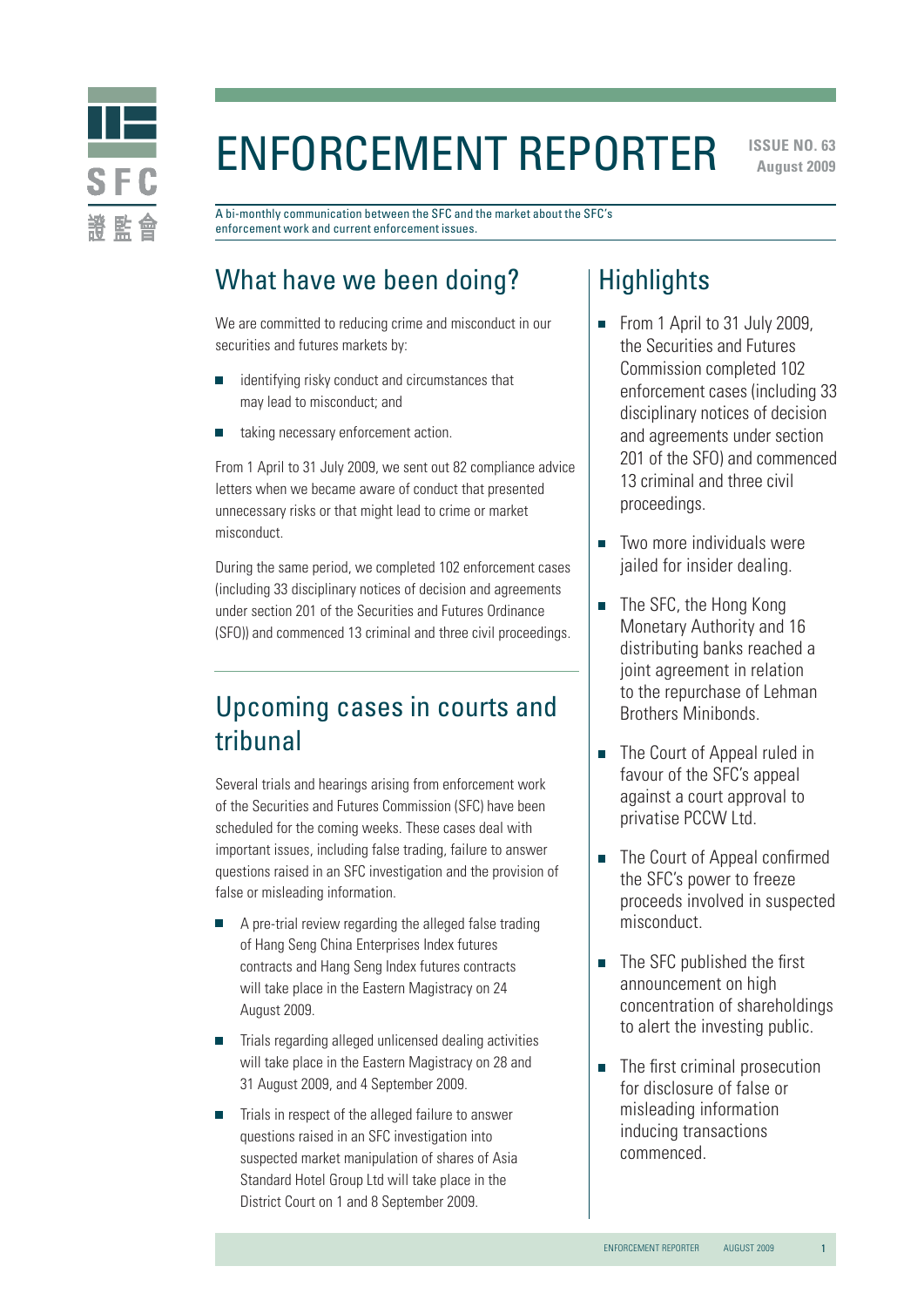A trial in respect of the alleged provision of false or misleading statements regarding the shares of Green Energy Group Ltd (formerly known as China Nan Feng Group Ltd) will take place in the Eastern Magistracy on 5 October 2009.

For a complete list of upcoming prosecutions and trials in all courts, please see "[Upcoming Events and Calendar"](http://www.sfc.hk/sfc/html/EN/events/prosecutions/prosecutions.html) on the SFC website.

# Former investment banker, fund manager jailed for insider dealing

Last year, the Hong Kong Court of Final Appeal described insider dealing as "…an "insidious mischief" which threatens the integrity of financial markets and public and investor confidence in the markets…" and as "a species of dishonest misconduct" (see Koon Wing Yee vs IDT, FACV No 19 of 2007, paras 45-46). As explained in past editions of the Enforcement Reporter, the SFC takes a holistic approach towards combating this "insidious mischief," deploying the full range of powers and remedies at our disposal. The use of criminal proceedings is an important facet of this approach.

In this light, it is interesting to note a recent decision of the English Court of Appeal. The case concerned insider dealing by an inhouse lawyer in which the court said that "[p]rosecution of offenders in open and public court would often be appropriate" and "[t] hose who involved themselves in such conduct were criminals, no more, no less" (see R vs McQuoid, Court of Appeal, Criminal Division, 23 June 2009). The SFC agrees with these comments and will prosecute offenders whenever it is appropriate to do so. Moreover, the SFC seeks to ensure that suitable cases are tried on indictment in the District Court.

In the last edition (Issue 62), we reported the imprisonment of three individuals for insider dealing. Recently, two more individuals were convicted and jailed following an investigation by the SFC, marking the eighth and ninth insider dealing convictions and the third insider dealing case that resulted in imprisonment in the last 12 months.

Mr Allen Lam Kar Fai (Lam), a former Director of Investment Banking at CLSA Equity Capital Markets Ltd (CLSA), and Mr Ryan Fong Yen-hwung (Fong), a former portfolio fund manager at HSZ (Hong Kong) Ltd (HSZ), were convicted of insider dealing in the District Court. Lam and Fong both pleaded guilty to the charges.

CLSA acted as the financial adviser for a purchaser of Media Partners International Holdings Inc. (Media Partners), which is now delisted. Although Lam was not directly involved in the acquisition, he knew about it before it was announced and disclosed it to Fong, a close friend.

Fong, then a director of HSZ, purchased a total of 10,626,000 shares of Media Partners for an HSZ fund and for himself at prices ranging from \$0.6 to \$0.83 from 21 July 2005 to 12 September 2005. After the acquisition was announced on 21 September 2005, Media Partners' share price rose. Fong was able to sell the shares at prices ranging from \$1.09 to \$1.10, making a profit of \$3,390,000 for the HSZ fund (Fong held an interest in the fund) and \$1,026,459 for himself. Lam's wife made an indirect profit as a result of her interest in the HSZ fund.

The SFC found that Lam disguised the inside information by using code words. He updated Fong about the progress of the acquisition by referring to it as "the French car" in e-mails. Indeed, the "French car" mirrored developments and progress of the acquisition.

Lam was jailed for six months and ordered to pay a fine of \$69,000. Fong received a jail term of 12 months and was fined \$1,372,218. The fines were equivalent to the insider dealing profits attributable to them.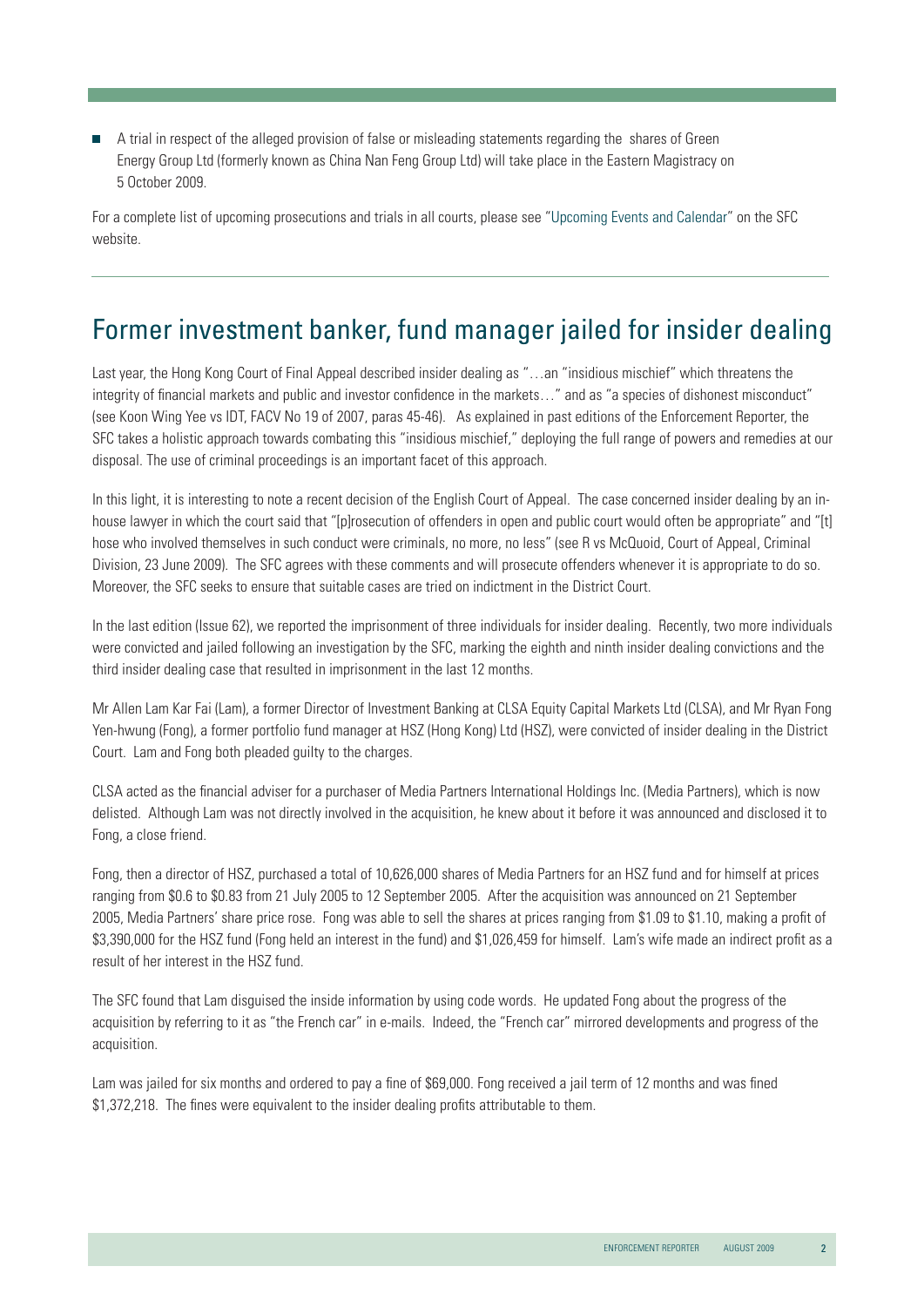In passing the sentences, Deputy District Judge Eddie Yip cited the Koon Wing Yee vs IDT case mentioned above and the considerations relevant to sentencing insider dealing offences in R vs McQuoid. The honourable judge said that "the offences prescribed [in the SFO] ought not to be taken as paper tigers" and did "not accept the infrequency of criminal prosecution can give rise to any reasonable expectation of no prosecution or no imprisonment for each offence."

The terms of imprisonment for Lam and Fong were reduced by one-third as a result of their guilty pleas. The sentence imposed on Fong reflected the more serious facts applicable to his case, including that he committed the offence in his professional capacity. The court also ordered disciplinary action be taken against him by the SFC.

For further information, please see press releases dated [25 September 2008](http://www.sfc.hk/sfcPressRelease/EN/sfcOpenDocServlet?docno=08PR152), [7 July 2009](http://www.sfc.hk/sfcPressRelease/EN/sfcOpenDocServlet?docno=09PR89) and [20 July 2009,](http://www.sfc.hk/sfcPressRelease/EN/sfcOpenDocServlet?docno=09PR96) and the reasons for sentence dated 20 July 2009 (DCCC 919, 921 & 922/2008) on the [Judiciary website.](http://www.judiciary.gov.hk/tc/index/index.htm)

### Lehman Brothers Minibonds

#### **SFC, HKMA and 16 banks reach agreement on Minibonds**

On 22 July 2009, the SFC, the Hong Kong Monetary Authority and 16 distributing banks jointly announced that they have reached an agreement in relation to the repurchase of Lehman Brothers Minibonds (Minibonds) from eligible customers.

For further details, please see press release dated [22 July 2009.](http://www.sfc.hk/sfcPressRelease/EN/sfcOpenDocServlet?docno=09PR100)

#### **Minibonds repurchases by two brokers completed**

In January and April 2009, the SFC resolved concerns about the sale of Minibonds by Sun Hung Kai Investment Services Ltd (Sun Hung Kai) and KGI Asia Ltd (KGI). By agreements under section 201 of the SFO, both brokerages agreed to repurchase from their eligible clients all outstanding Minibonds bought through them.

Recently, the SFC was notified by Sun Hung Kai and KGI that they had completed their voluntary repurchases. The agreements helped 329 clients recover the full amount of their initial investments in the Minibonds. Sun Hung Kai and KGI are to be commended for resolving these matters expeditiously for their clients.

For further details, please see press releases dated [22 January 2009](http://www.sfc.hk/sfcPressRelease/EN/sfcOpenDocServlet?docno=09PR8)[, 5 April 2009](http://www.sfc.hk/sfcPressRelease/EN/sfcOpenDocServlet?docno=09PR39) and [2 July 2009.](http://www.sfc.hk/sfcPressRelease/EN/sfcOpenDocServlet?docno=09PR87)

#### **SFC commences action against Lehman Brothers Asia Ltd**

The SFC has applied to the High Court (HC) for an order directing Lehman Brothers Asia Ltd (LBA), which is in liquidation, to comply with a statutory notice the SFC issued to produce certain records in connection with its investigation into the offering and marketing of Minibonds.

The SFC's action seeks an order requiring LBA to produce all documents relating to the assessment of Minibonds by an internal LBA committee, which is believed to have overseen or approved products, including Minibonds.

LBA lawyers produced certain documents but objected to submitting 17 others on the grounds of legal professional privilege. The SFC asserts that they should be produced in compliance with the statutory notice. A hearing for directions has been scheduled to take place in respect of the SFC's application on 19 August 2009 in the Court of First Instance (CFI).

For further details, please see press release dated [10 June 2009.](http://www.sfc.hk/sfcPressRelease/EN/sfcOpenDocServlet?docno=09PR80)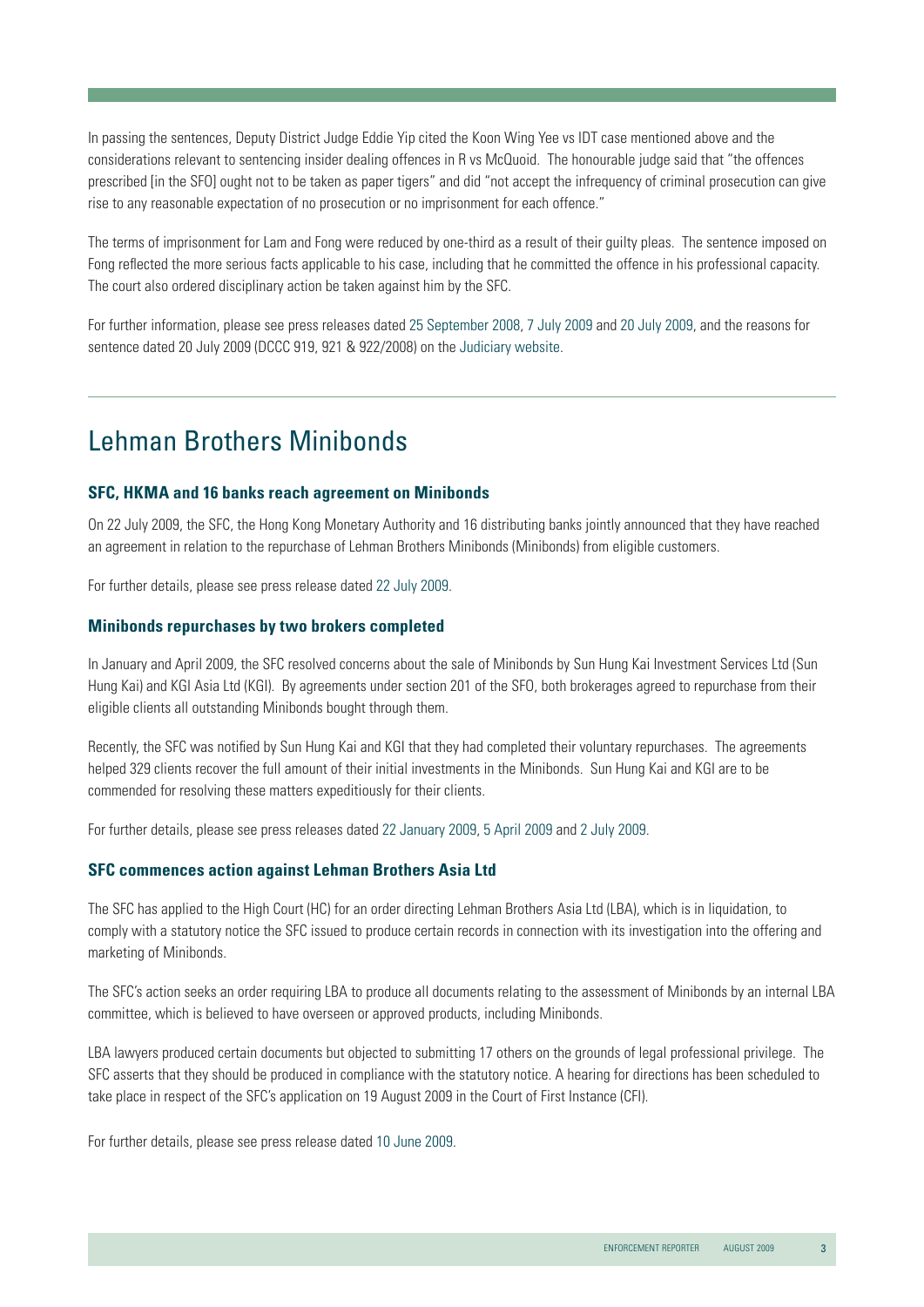# Share splitting is a form of vote manipulation

In the last edition (Issue 62), we reported that the SFC had, for the first time, exercised its statutory power to apply to intervene and be heard in court proceedings commenced by PCCW Ltd (PCCW) for court approval of an arrangement to delist and privatise the company.

The privatisation arrangement was made under section 166 of the Companies Ordinance (CO) (Chapter 32, Laws of Hong Kong), which requires that the arrangement be approved by shareholders at a meeting convened by a court. The CO sets out the following requirements for approval:

- A majority of shareholders must vote in favour (either in person or by proxy) at the meeting and must hold three-fourths in value of the shares voted.
- The court must approve the arrangement for it to become effective.

On 6 April 2009, the CFI approved PCCW's scheme to privatise the company. The SFC appealed against the decision to the Court of Appeal (CA), which ruled in favour of the SFC on 22 April 2009 and handed down its reasons for judgment on 11 May 2009.

As reported in the court judgments, information produced to the court suggested that larger parcels of shares were split into single board lots and were then distributed to persons who became registered shareholders. The SFC contended that share splitting and artificial arrangements had resulted in over 800 out of 1,404 shareholders voting in favour of the privatisation arrangement. If these votes had not been cast, the majority requirements under the CO would not have been met.

The CA unanimously upheld the SFC's appeal and opined as follows:

- A clear manipulation of the vote had occurred and because of its extent, the court could not be sure the vote was fair. The court must consider the policy of the legislation when exercising its discretion whether or not to approve the arrangement. The grounds for refusal were strong if the arrangement would have the effect of forcing shareholders out of the company and depriving them of the opportunity to benefit from any potential increase in value and share price.
- Vote manipulation is a form of dishonesty.
- Vote manipulation can take many forms, including share splitting.
- Share splitting (and other manipulative practices) undermine/s the spirit of the dual majority requirements under the CO, thereby frustrating the legislative intent.
- Any further SFC directives or guidelines are not needed; nor is there any need for criminal or other regulatory sanctions before the court finds manipulative practices of this kind to be objectionable.

The judgment makes it clear that share splitting is a form of vote manipulation and the court may strike down the results of shareholder meetings achieved by manipulative devices.

PCCW and Pacific Century Regional Developments Ltd have applied for leave to appeal against the decision of the CA. The application will be heard on 18 August 2009.

For further information, please see press releases dated [24 February 2009,](http://www.sfc.hk/sfcPressRelease/EN/sfcOpenDocServlet?docno=09PR17) [6 April 2009](http://www.sfc.hk/sfcPressRelease/EN/sfcOpenDocServlet?docno=09PR41) and [11 May 2009,](http://www.sfc.hk/sfcPressRelease/EN/sfcOpenDocServlet?docno=09PR62) and the CA's judgment dated 11 May 2009 (CACV 85/2009) on the [Judiciary website.](http://www.judiciary.gov.hk/tc/index/index.htm)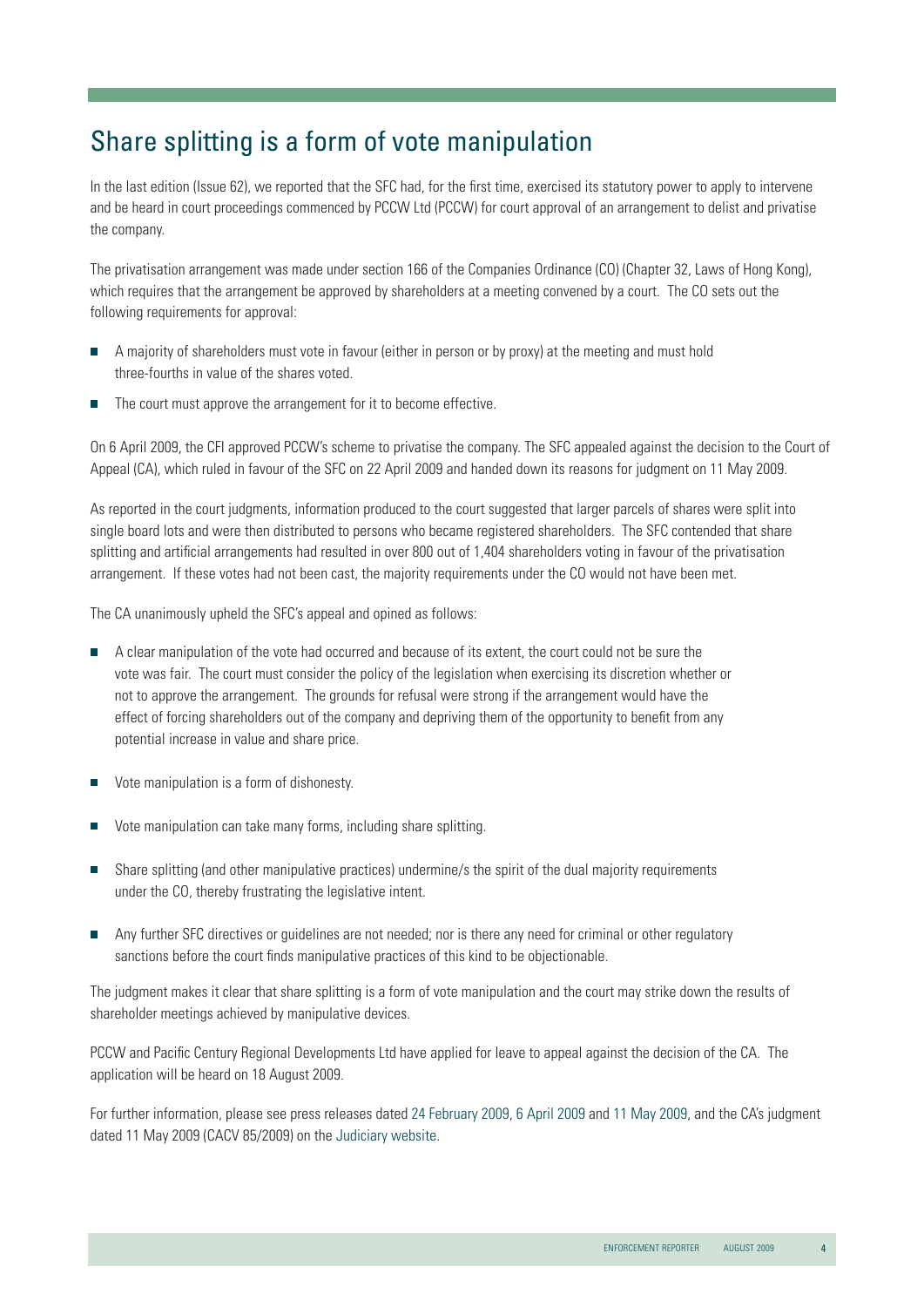# Fourth and fifth listed company directors disqualified for misconduct

Recently, the SFC obtained the fourth and fifth disqualification orders against listed company directors under section 214 of the SFO.

The HC made disqualification orders against two former directors of Wah Sang Gas Holdings Ltd (Wah Sang Gas) (now known as Binhai Investment Co, Ltd). Mr Shum Ka Sang, former chairman, chief executive officer and executive director, and Mr Shen Yi , former chief operating officer and executive director, were disqualified from being directors or being involved in the management of any listed company without court approval for a period of six years.

Following investigations by the SFC and by Wah Sang Gas's new management, the company published in July 2007 a final results announcement for the year ended 31 March 2004 in which it acknowledged that:

- transaction and accounting records had been falsified, resulting in significant over-statement of revenue, sales and fixed assets, etc;
- the company had identified over-statements of approximately RMB764,103,000 (\$720,444,000), which needed to be adjusted in its financial records; and
- substantial losses for four subsequent financial years (from 2004 to 2007) were incurred.

Shum and Shen failed to exercise reasonable skill, care and diligence, to act in the best interests of the company and its members, and to ensure the company accurately accounted for its business activities and disclosed them correctly in their published financial statements. In particular, shareholders had been given severely inaccurate and misleading information, and the over-statement of the company's financial position was very significant. There had also been numerous breaches of the Rules Governing the Listing of Securities on the Growth Enterprise Market of The Stock Exchange of Hong Kong Ltd and the CO.

Although there was no evidence to suggest that Shum and Shen were responsible for making or causing false entries to be made in the accounting records, a high degree of recklessness or negligence was involved:

- Shum failed to appoint personnel of appropriate qualification or experience to handle financial transactions and accounting matters. He entrusted daily operations to Shen when he knew that Shen did not know much about finance. Shum also failed to ensure the board was provided with timely and reliable information, and he ignored specific warnings about deficiencies in the accounting records; and
- Shen had supervisory responsibility for the company's daily operations, financial and accounting systems. He failed to prevent systemic falsifications and deficiencies in the company's affairs.

In deciding the period and scope of the disqualification, the court took into account the gravity of Shum's and Shen's misconduct and recognised their co-operation with the SFC.

The SFC will continue with its corporate governance programme to enforce proper standards of conduct by listed company directors. The objectives of this programme include ensuring that the investing public is protected from company directors who abuse the trust placed in them and ensuring that fraud cannot flourish under incompetent and unreliable management.

For further details, please see press releases dated [3 September 2008](http://www.sfc.hk/sfcPressRelease/EN/sfcOpenDocServlet?docno=08PR132) and [25 May 2009 a](http://www.sfc.hk/sfcPressRelease/EN/sfcOpenDocServlet?docno=09PR69)nd the judgment dated 22 May 2009 (HCMP 1014/2008) on the [Judiciary website](http://www.judiciary.gov.hk/tc/index/index.htm).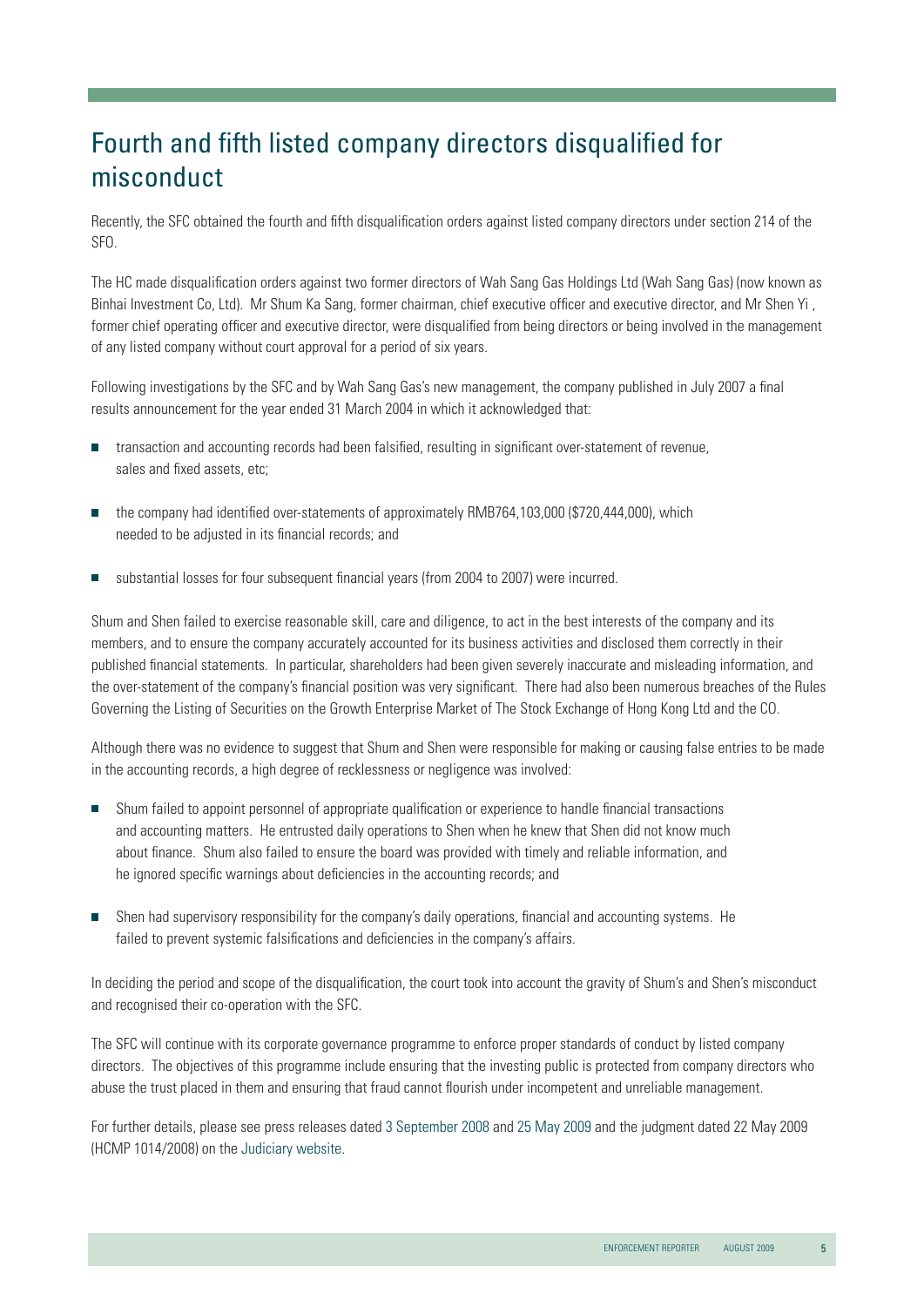### High shareholding concentration announced

On 8 July 2009, the SFC published the first announcement on high concentration of shareholdings. Such announcements will be made where a significant proportion of a listed company's shares is found to be held by a small number of investors.

In making such announcements, the SFC hopes to alert the investing public to the concentration of shareholding of a listed company in the hands of a limited number of shareholders. Hence, the public should be aware that the price of the shares might fluctuate substantially even if only a small number of shares is traded, and that extreme caution should be exercised when dealing in such shares.

These announcements are made by the SFC following an enquiry into the shareholding under section 181 of the SFO by the Surveillance Department in the Enforcement Division. While the publication of high concentration announcements made by listed companies at the request of the Hong Kong Exchanges and Clearing Ltd (HKEx) will continue, the new arrangement allows the SFC to take the lead to determine the timing of issue of high concentration announcements directly, and the SFC will control the contents of these announcements. The SFC considers it important to relay information about the high concentration of shareholdings to the investing public in a timely manner in that it assists investors to make informed decisions.

These announcements will appear on the SFC website under ["High Shareholding Concentration Announcements](http://www.sfc.hk/sfc/html/EN/general/highshareholding/highshareholding.html)" as well as on the [HKEx site](http://www.hkex.com.hk/index.htm).

# First criminal prosecution for disclosure of false or misleading information commenced

The SFC has commenced criminal proceedings against Mr Vong Tat Ieong David (Vong), chief executive officer of Vongroup Ltd (Vongroup), alleging that he disclosed or was concerned in the disclosure of false or misleading information by Vongroup, which could induce transactions in the shares of Vongroup or maintain or increase its share price. This is the first time this type of misconduct has been prosecuted in Hong Kong.

On 15 May 2007, Vongroup issued an announcement to The Stock Exchange of Hong Kong Ltd and a press release disclosing that Vongroup Holdings Ltd, which was wholly owned by Vong and through which he held 72% of the issued share capital of Vongroup, was selling a 9.9% stake in Vongroup to ABN AMRO Bank NV (ABN).

The SFC alleges that the announcement was false or misleading because it omitted the existence of two additional agreements, allegedly to have been entered into between Vong and ABN. At the time the announcement was issued, the two agreements were unknown to the investing public. The SFC alleges that:

- $\blacksquare$  the announcement failed to properly disclose the whole transaction and the investing public might have been misled into believing that ABN had decided to buy 9.9% of Vongroup's issued share capital when, in fact, there were other arrangements involved in the deal, which did not expose ABN to investment risks; and
- Vong knew that the announcement was false or misleading because he was aware that the two agreements were not disclosed, or he was reckless as to whether the announcement was false or misleading.

On 14 July 2009, the Eastern Magistracy granted an application by the Department of Justice to transfer the case to the District Court. Vong will appear for a pre-trial review in the Wanchai District Court on 6 October 2009.

For further details, please see press releases dated [23 April 2009](http://www.sfc.hk/sfcPressRelease/EN/sfcOpenDocServlet?docno=09PR56).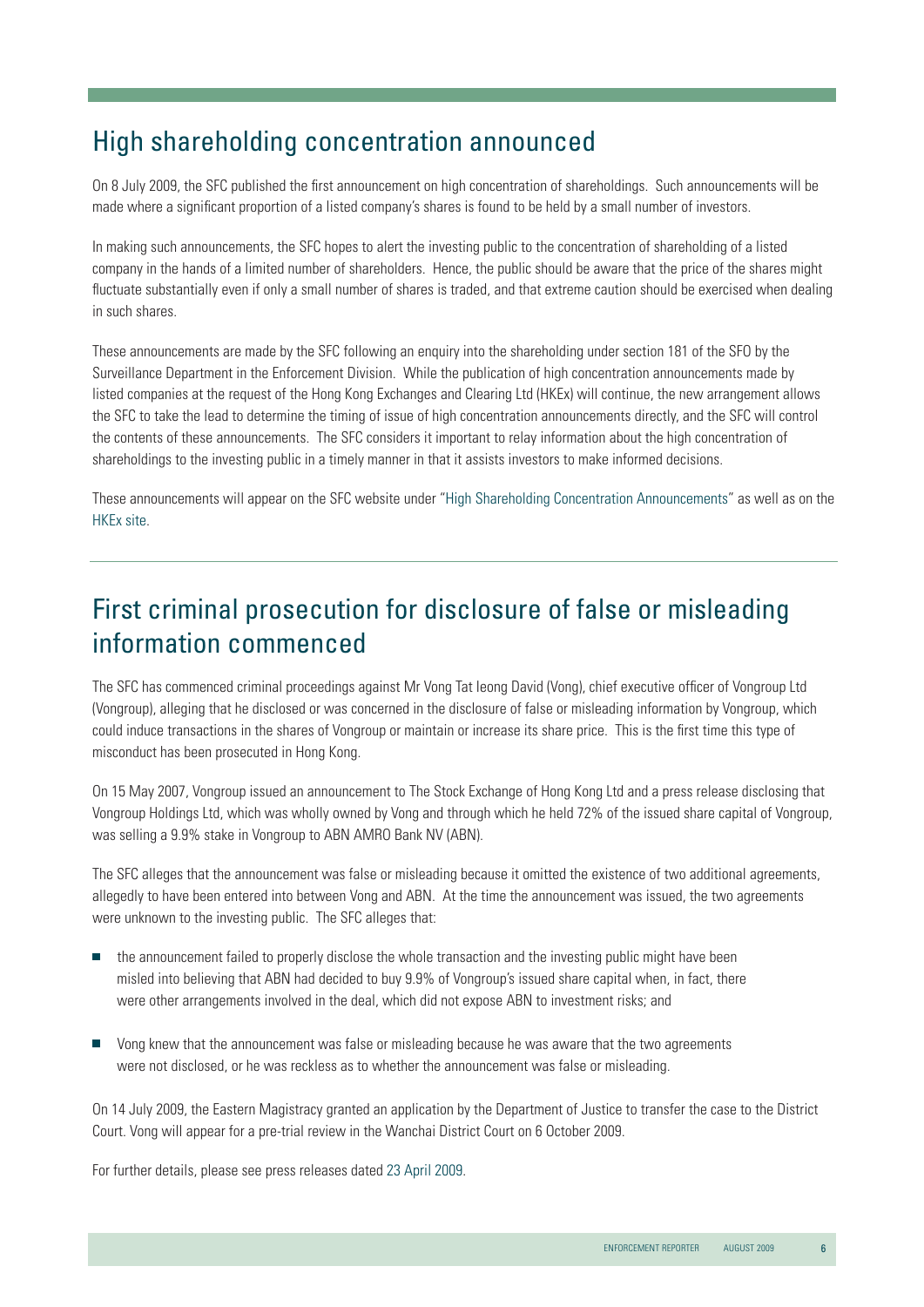# SFAT upholds SFC's disciplinary decisions for unlicensed leveraged forex trading

The Securities and Futures Appeals Tribunal (SFAT) recently confirmed the SFC's decisions to discipline three individuals of Hantec Group for their involvement in an unlicensed leveraged foreign exchange trading operation.

The SFC found that Cosmos Hantec Investment (NZ) Ltd (Cosmos Hantec) operated a leveraged foreign exchange trading business in New Zealand and offered trading facilities to Hong Kong clients out of an office in Hong Kong. Cosmos Hantec is a New Zealand company and is not licensed by the SFC. This company was closely associated with and related to Hantec International Ltd (Hantec), an SFC licensee. After being detected by the SFC, Cosmos Hantec moved its operations to Macau to continue the business.

Below are the particulars of the three disciplined individuals:

- **Ms Ng Chiu Mui (Ng), the wife of the chairman of the Hantec Group and a director of Cosmos Hantec**  participated in the management of illegal operations, encouraged Hantec account executives to solicit business for Cosmos Hantec from Hong Kong clients and assisted Cosmos Hantec in distributing its commission payments to the account executives.
- Mr Law Kai Yee (Law), a responsible officer of Hantec, encouraged Hantec account executives to solicit business for Cosmos Hantec from Hong Kong clients, and requested the account executives to refer clients to Cosmos Hantec through third-party nominees to cover up their illegal activities.
- Ms Tang Yuen Ting (Tang), a responsible officer of Hantec, procured two Hong Kong clients to open leveraged foreign exchange trading accounts with Cosmos Hantec, and received commission payments from Cosmos Hantec. She also failed to act candidly in an interview with the SFC.

The SFC:

- revoked the licence of Ng and prohibited her from re-entering the industry for 10 years;
- suspended the licence of Law for two vears and three months: and
- prohibited Tang from re-entering the industry for nine months and fined her \$1,455,496.

No person may actively market (whether in Hong Kong or from overseas ) to the Hong Kong public any services that would constitute a regulated activity, unless that person is registered or licensed by the SFC. The [FAQs](http://www.sfc.hk/sfc/doc/EN/faqs/licensing/faq-lic-9.pdf) published by the SFC on 17 March 2003 provide assistance in understanding the phrase "actively market".

The Honourable Justice Stone said: "Leveraged forex trading, which by its very nature is high risk and, wholly appropriately in my view, is subject to strict regulation in Hong Kong with a view to the protection of the investing public."

The SFAT also confirmed that from the regulator's perspective, it is particularly important to demonstrate to the market that people will be deprived of the benefit derived from their misconduct via an appropriate fine. In Tang's case, the fine imposed represented the total commission payments received by her.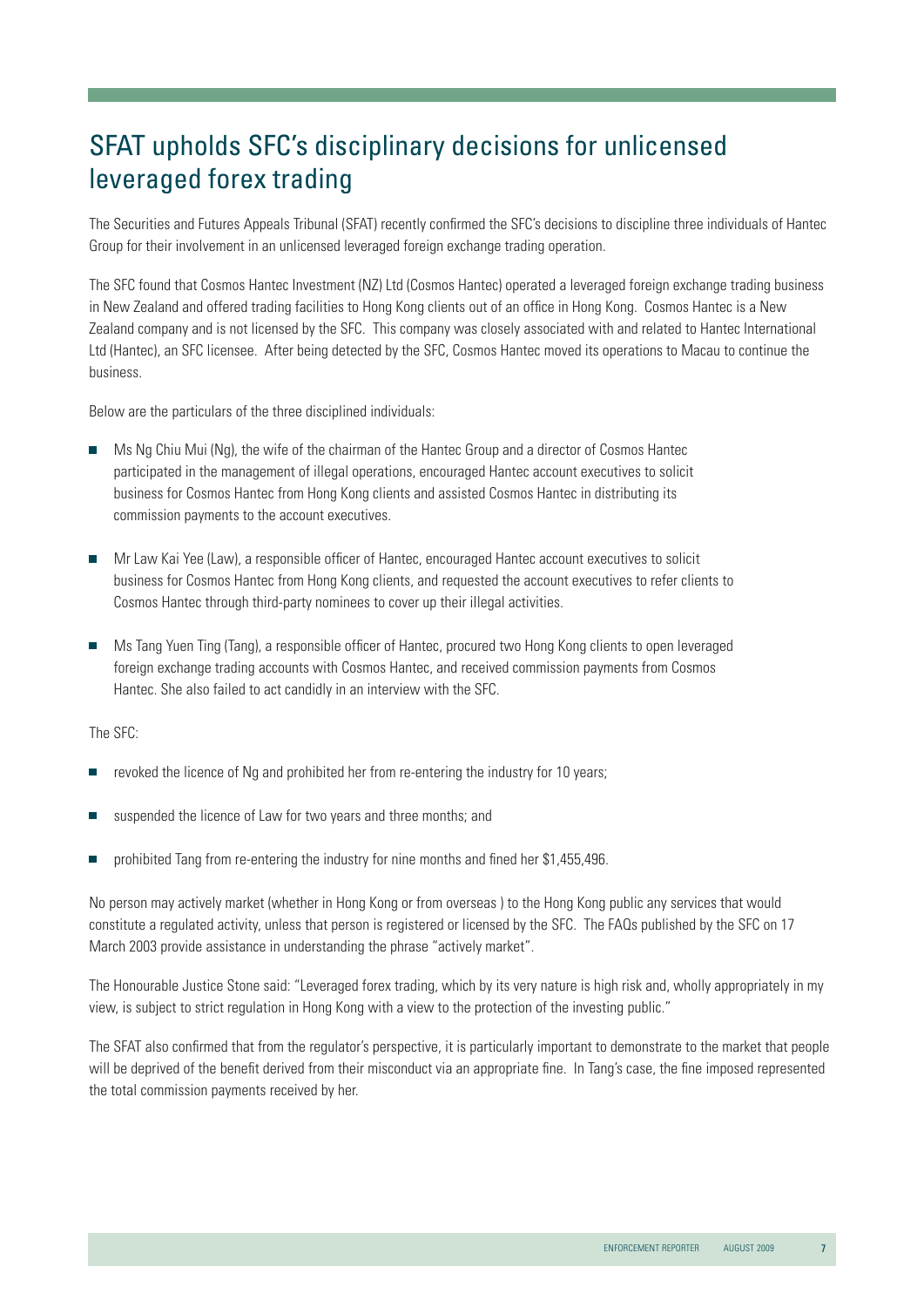This case demonstrates the SFC's determination to pursue and close down illegal activities based in off-shore locations that threaten the interests of the investing public in Hong Kong. Unlicensed trading deprives Hong Kong clients of their statutory protection and such trading is prohibited if the Hong Kong public is targeted, regardless of where the marketing activity takes place.

For further details, please see press release date[d 2 June 2009](http://www.sfc.hk/sfcPressRelease/EN/sfcOpenDocServlet?docno=09PR78) and the SFAT's determination dated 15 May 2009 (Application No. 7 – 9 of 2007) [\(www.sfat.gov.hk\)](www.sfat.gov.hk).

### Civil remedies under section 213 of the SFO

#### **Court confirms SFC's power to pursue civil remedies**

The CA recently confirmed the SFC's power to freeze proceeds involved in suspected misconduct, including assets situated outside Hong Kong.

Section 213 of the SFO empowers the SFC to apply to the court for a wide range of orders, including orders restraining or prohibiting a person from dealing in any property specified in the order. Before making an application to the court, the SFC must first establish a prima facie breach of the SFO.

The court will decide if grounds exist for an order to be made and the terms. In terms of the grounds, it will also consider whether it is desirable to make the order and must be satisifed that the order is not unfairly prejudicial. The court hearing may be conducted in the absence of the subject of the application.

The CA allowed the SFC's appeal against a court order discharging injunctions obtained to prevent dissipation of assets in connection with an on-going insider dealing investigation.

In April 2008, upon the SFC's application, the court granted an interim worldwide injunction to freeze assets of up to \$43 million held by two individuals involved in the investigation. One of them did not appear to be residing in Hong Kong and the SFC suspected that he had transferred most of the sales proceeds through the other individual to overseas bank accounts.

In October 2008, the HC discharged the interim injunctions granted, on the principal ground that the HC lacked jurisdiction to order injunctions under the SFO where the defendant and the assets to be frozen are outside Hong Kong. The SFC appealed to the CA against the HC's decision.

In May 2009, the CA overturned the decision to discharge the interim injunctions and allowed the SFC's appeal. The injunctions previously granted were re-imposed.

This was the first time the CA had to consider in detail the SFC's civil remedies under section 213 of the SFO. The decision confirms that:

- the SFC has statutory authority under section 213 of the SFO to apply to the court for orders to freeze assets involved in suspected insider dealing;
- **the proceedings are free-standing and are not contingent or conditional on there being other substantive** proceedings on foot (including proceedings in the Market Misconduct Tribunal);
- **n** the court may grant permission to serve legal proceedings on persons outside of Hong Kong, so as to bring them to the jurisdiction of Hong Kong courts; and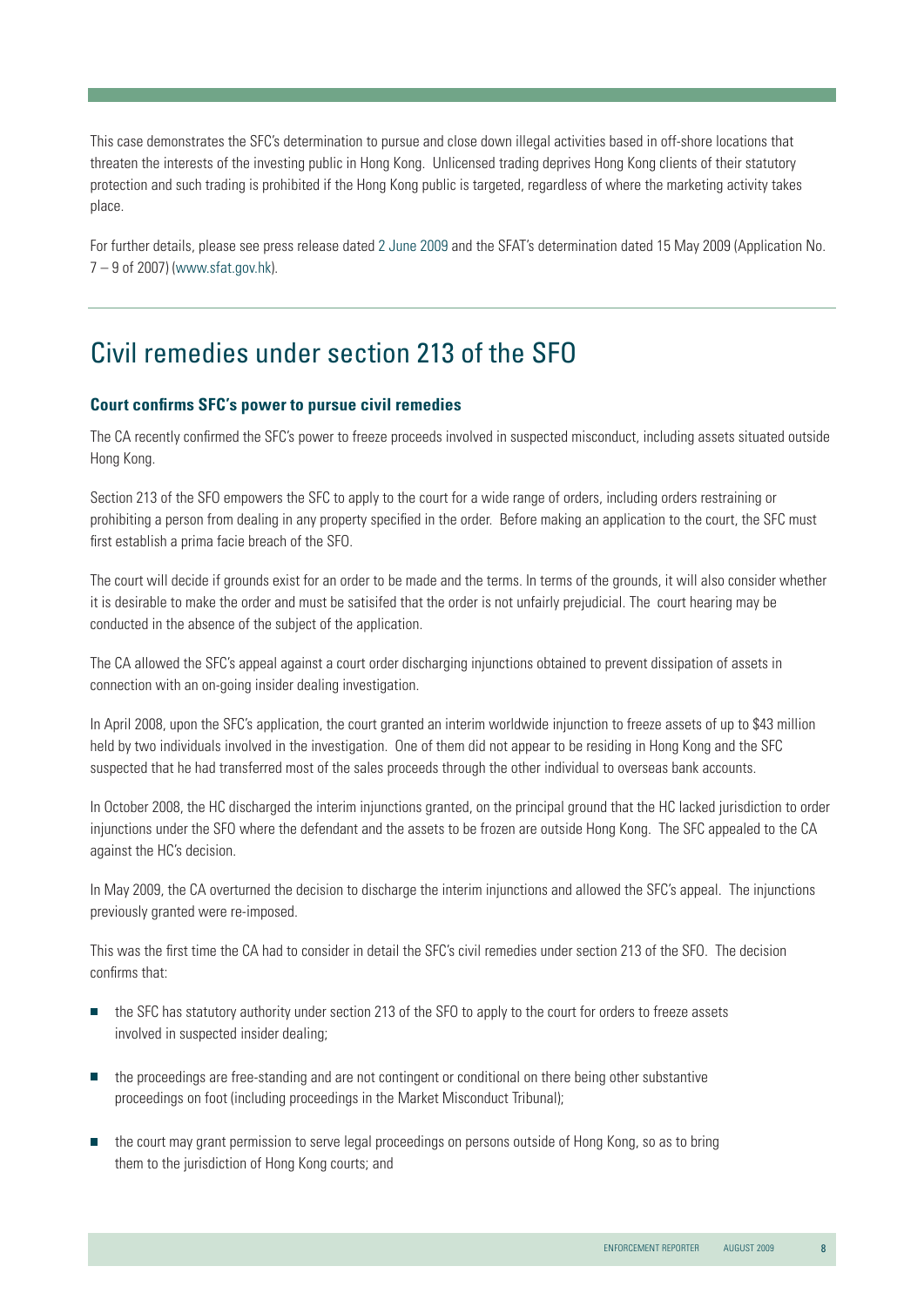$\blacksquare$  the court may grant orders to restore all the parties to the transactions to their respective former positions where those transactions contravene the SFO.

This is an important decision that will assist the SFC in tackling market misconduct even if the persons or assets involved are outside Hong Kong. It also extends the SFC's enforcement reach to offshore parties who take illegal profits from Hong Kong's markets.

An application for leave to appeal against the CA's decision was rejected by the CA on 16 July 2009.

For further details, please see press releases dated [2 May 2008,](http://www.sfc.hk/sfcPressRelease/EN/sfcOpenDocServlet?docno=08PR66) [5 November 2008,](http://www.sfc.hk/sfcPressRelease/EN/sfcOpenDocServlet?docno=08PR182) [29 May 2009](http://www.sfc.hk/sfcPressRelease/EN/sfcOpenDocServlet?docno=09PR74) and [16 July 2009,](http://www.sfc.hk/sfcPressRelease/EN/sfcOpenDocServlet?docno=09PR94) as well as the judgment dated 22 May 2009 (CACV 319/2008) on the [Judiciary website.](http://www.judiciary.gov.hk/tc/index/index.htm)

#### **SFC freezes hedge fund assets**

The SFC has obtained orders from the HC seeking appointment of administrators and injunction orders over a group of companies and individuals related to Descartes Athena Fund SPC (the Athena Fund). The Athena Fund, a private hedge fund operated in Hong Kong, had raised over US\$100 million in funds from overseas investors and a number of related entities.

The SFC's action was prompted by concerns that client monies were at risk of dissipation.

The SFC alleged that:

- operators of the Athena Fund purported to liquidate the fund in July 2008 when pressed by clients for redemptions, using seemingly false documents from a major accounting firm, and
- $\blacksquare$  false statements of account and subscription contracts purportedly issued by the fund administrators were sent to investors.

The court granted an injunction order to freeze assets of up to US\$90.6 million in relation to two individuals and companies related to and/or operated by them. In one case, the injunction extends to worldwide assets.

The court also granted an order to freeze up to \$160.8 million which was transferred to a third-party company from Descartes Global Asset Management Ltd (DGAM), the Athena Fund's investment adviser who has applied to the SFC to cease carrying on business. The injunction orders will cease to have effect if the money is paid to the court or is provided for as security by a method agreed with the SFC or approved by the court.

The court made an order to wind up Descartes Investment Management Ltd, investment manager of the Athena Fund, following a petition by an individual creditor and appointed provisional liquidators. The court also appointed administrators over the Athena Fund, DGAM and Descartes Finance Ltd.

For further details, please see press releases dated [28 April 2009,](http://www.sfc.hk/sfcPressRelease/EN/sfcOpenDocServlet?docno=09PR58) [19 May 2009](http://www.sfc.hk/sfcPressRelease/EN/sfcOpenDocServlet?docno=09PR64) an[d 25 May 2009.](http://www.sfc.hk/sfcPressRelease/EN/sfcOpenDocServlet?docno=09PR70)